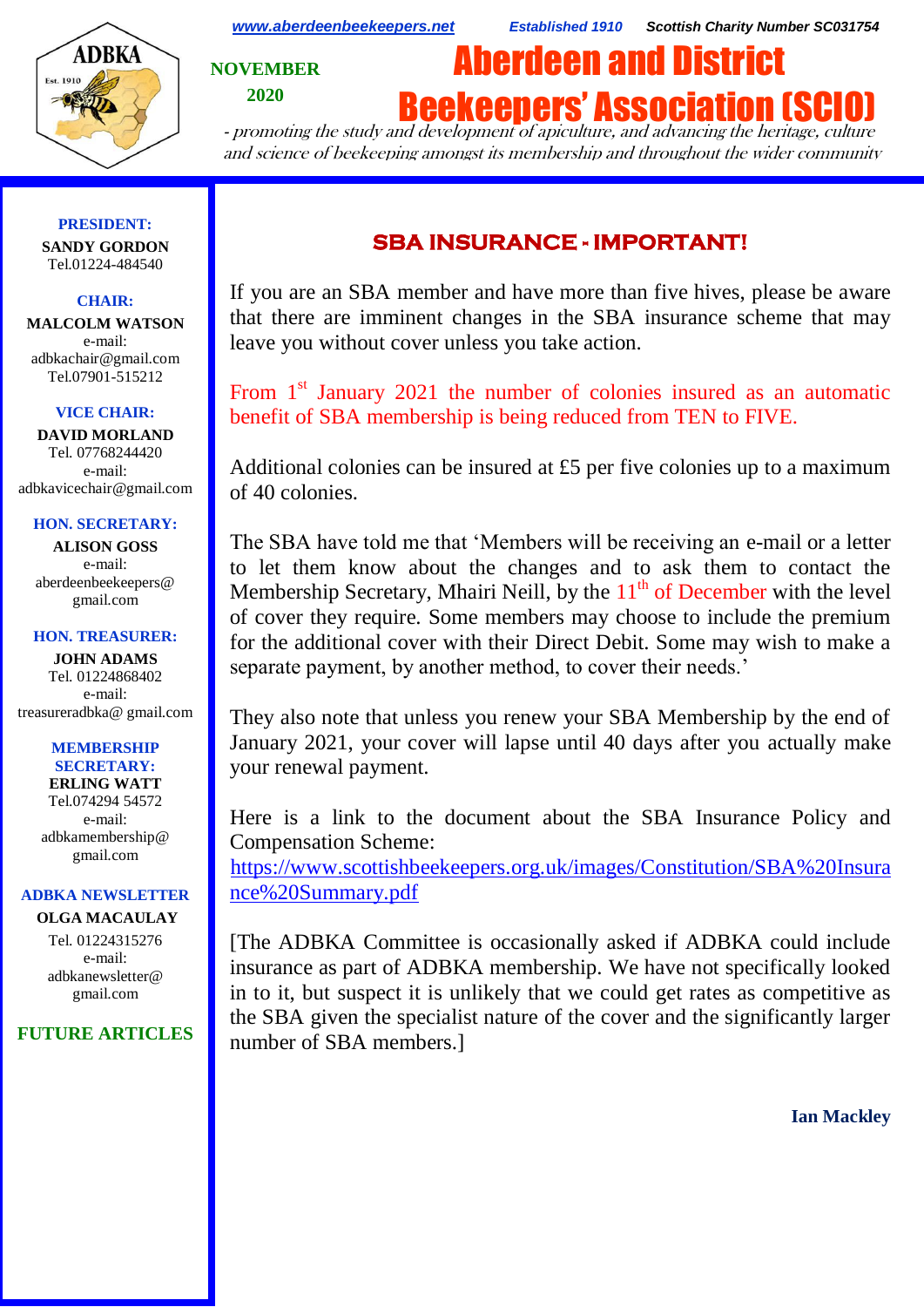# **OUR BEEKEEPING YEARS - 2020, PART 2**

*Thank you to everyone who provided stories of their beekeeping year. Here is the second article…*

#### **LONGSIDE, ONE HIVE, FIRST YEAR**

Living in a country location with an acre of garden surrounded by well-established trees, I decided to try my hand at beekeeping, hoping to increase my self-sufficiency garden of fruit and veg production. So in early 2019 I went on the Association's beekeeping course and gathered my tools and first hive together ready to get started in 2020. Everything in place, my bees were due to be delivered in April. However, Covid struck and we went into lock down; my bees were not able to be delivered until the 9<sup>th</sup> of July. However, my colony was now pretty well established since its split and was now too big for a nuc, so a full-size hive brood box was delivered.

I put on a super and my bees managed to draw out 11 super frames of comb by the end of August, which is a great head start for next season's honey. The colony seems strong to me but I have zero experience or anything else to compare it with. My hive is full of bees and my varroa count is low at 1.5 per day drop. My issue is that I have been unable to see my queen. She is an unmarked 2019 queen. I am hoping that early spring, before colony numbers increase, I will be able to find her and mark her. Today I purchased a second hive and am hoping to be able to split next year and have two colonies; fingers crossed I get my girls through winter. I was amazed by how much feeding they took; 20kg of sugar 2:1 syrup in the space of three weeks in September but I am confident they have full stores now. I am planning a mid-winter Oxuvar treatment and then fondant feed with an early spring fructose syrup feed. I hope for bumper fruit and veg crops, with honey on top in 2021.

# **NEAR BANCHORY, THREE YEARS' EXPERIENCE**

After living alongside bees in the walls of our 200 year old house we formalised the arrangement three years ago. After attending the excellent beginners evening course I mostly learned that as an adult - apart from learning to drive - I had never embarked on something as "new" as this - and we are fairly sensible practical country people! How is it possible to know so little?

We take very different approaches - I'm the reader - my husband is the do'er. Although when it comes to actually do-ing, himself likes to stand back and tell ME what to do. I like to be prepared and scan a book as a reminder prior to taking any action. Both methods have varying degrees of success. For example - Bees will "give chase" if you rumble in amongst them like a friendly bear after a bottle of Sancerre (they don't mention THAT in any books I've read) - he didn't much appreciate being chased down the garden. I had romantic notions of handling bees bare handed, this came to pass this year as I reached up into a huge tree hanging swarm with a gloved hand - only to expose two inches of bare skin at my wrist. As I retracted my arms my sleeves slid back over the bees trapping about a dozen inside - one little sting was all that was administered but it put me to bed for the rest of the day with the shock!

Two things I am grateful to have learned this year. The first is the generosity of bee keepers in sharing information - as sometimes we beginners don't like to repeatedly ask for fear of appearing endlessly stupid. We had two experts go through our hives at the end of last year and I learned more that sunny afternoon than I had from all my reading. It was the confidence to be - as a doric beekeeper said "kirning a-min i' bees" - and to let go of the fear as they pinged up into my veil. We also have taken solace in gaffer taping down our cuffs and veil edge after the second bee made its way inside my hat.

Secondly the importance of "clearing bees" before taking off honey. OK, OK, all you seasoned 'keepers it made perfect sense to us at the time that we take off the frames we wanted, stack them in transporting crates and leave the bees to go back to the hives themselves. Himself said of COURSE this was the correct plan of action (also because he couldn't be faffed getting back into his bee suit later on in the day for a second time).....so we took off a HUGE crop (for us) of about 36 frames - only to discover that four hours later the clever bees had uncapped and carted most of it back into the hives! We've left them to it - as we still have plenty to deliver to the Bee Cabin for spinning and jarring and I firmly believe one should learn the hard way sometimes! And finally on that humble note HUGE kudos to Colin and Fi at the Bee Cabin in Kincardine O Neil who have faced harder times than most with good humour and the support of other local beekeepers. I'm very proud to be able to say I keep bees, maybe one day I can aspire to some proficiency!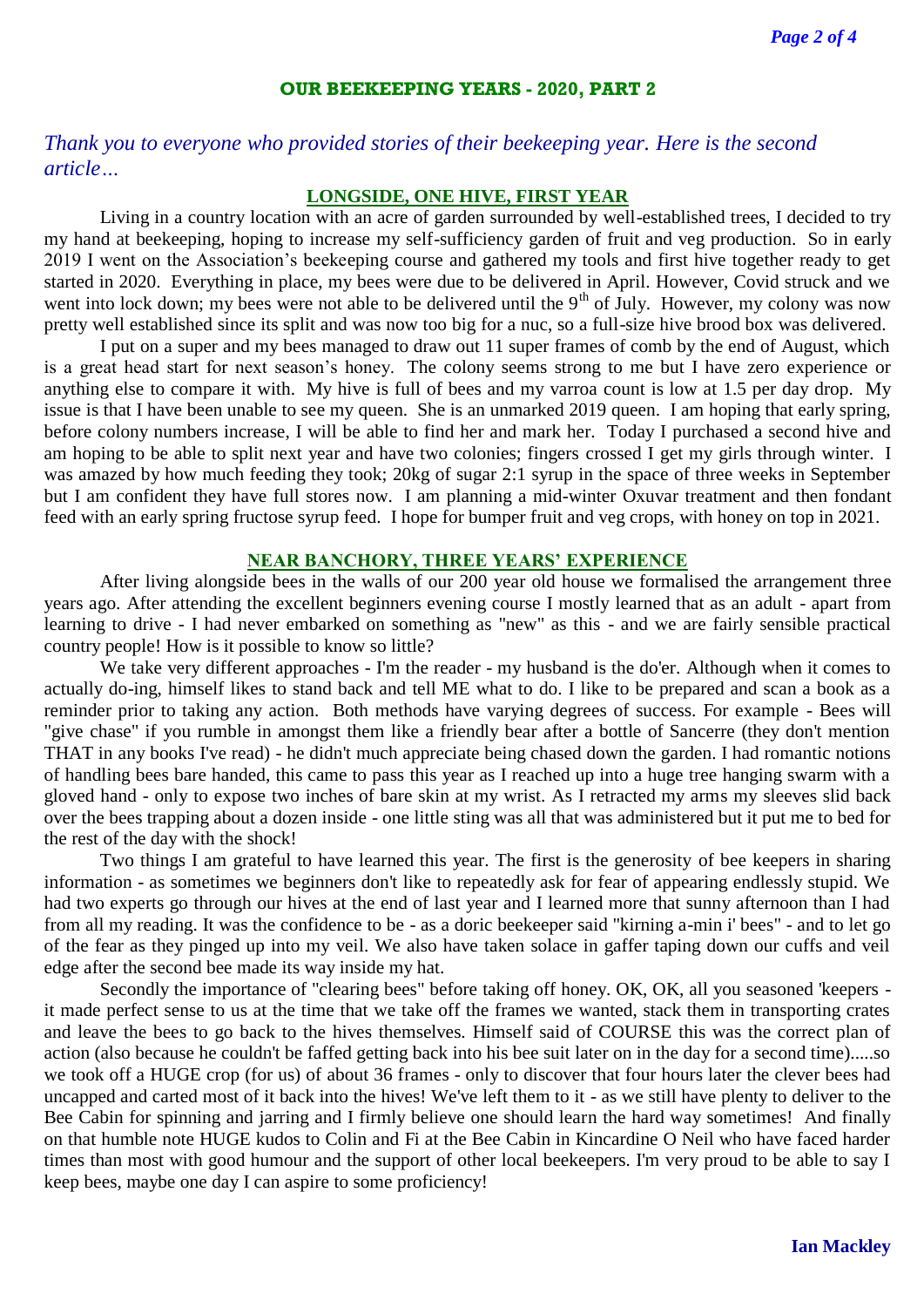#### **BEEKEEPING AT THE APIARY DURING THE COVID 19 LOCKDOWN RESTRICTIONS**

Back in the early spring when we were all supposed to be staying at home and not travelling anywhere, we beekeepers were given special dispensation to visit our bees. As the main gates to Crathes estate were locked Graham contacted the National Trust to negotiate visiting rights for us to tend to the hives. With all that agreed, we have been going back and forward over the summer to do inspections and general maintenance work.

One beautiful sunny day in early May it was my turn to do the rounds and I expected it to be a routine set of inspections. There were two nucs that needed to be promoted to a full sized hive and none of the hives had been building up fast. For those of you who are familiar with the site, I started with the hive on stand 10 and worked anticlockwise. There were no surprises, no hive was remotely near the point of making swarm preparations and I got all the way round to the hive on stand 1 which was doing well, it had brood on seven or eight frames and the red marked queen was going about her business so I closed up and went off to tidy up and then write up the records inside the cabin.

On my way out I looked back up towards the hives and noticed a cloud of bees in the air above hive one. I must say that it caused me some panic. Gradually the bees started to settle all over the legs of the hive stand and under the floor. I wasn't sure if I had done something to make the hive swarm, none of our hives where strong enough to throw a swarm and the smoker had gone out. So after a few minutes of total bewilderment, I thought that I would check to see if I could see what was going on inside hive one but it all looked as it did before and the queen with her red dot was still happily walking about on her frame.

One of the now empty nucs was put back into action, I rummaged through the store to find frames with foundation and drawn comb, returned and and I brushed off as many bees as I could off the hive stand into the box - that was no easy task. Using a drawn comb proved to be a good way to transfer bees from the swarm into the nuc box. It wasn't large enough to be a prime swarm and I didn't see a queen. I was worried that the bees would just leave and fly back to regroup on the hive stand so I gave them a frame with some brood from hive one and then left the nuc box up on the empty stand at the top of the apiary with the dial on the door half closed and topped up with syrup.

I had to leave then and all week I was troubled about it. It was Graham's turn to do the apiary visit the following week and I was delighted to hear that the bees were still in the nuc and he reported that he saw a queen. It was a strange event and we did get a new colony from it. I think that it must have just been a visiting swarm and ultimately, we benefited from it but it did cause me a few sweaty moments. Bees are always able to spring a surprise.

#### **Naomi Adams**

# **ASSOCIATION MEETING GOES ONLINE**

For obvious reasons many people have found themselves participating in online meetings this year, and this includes beekeepers. Having experimented with committee meetings and our "Introduction to Beekeeping" course, we are now ready to deliver an Association meeting in this way. It does mean that you need a computer, smartphone, or tablet to take part ; but if you have one of these why not give it a try ? If you are unsure of how zoom works a young family member may be able to help !

The meeting will take place from 7:00 till 8:30 on Friday 11<sup>th</sup> December. Gavin Ramsay of the Scottish Native Honeybee Society will speak to us about the native dark bee, the challenges it faces, and his society's conservation work. There will also be a report from apiary manager Graham Torrie on looking after the Crathes bees during lockdown, and secretary Alison Goss will share some information about the Association's plans for 2021.

After the unavoidable gap in Association meetings I hope that many members will be able to attend. For technical reasons there is a limit on numbers, so book early to avoid disappointment. Registered attendees will be emailed Zoom connection information a few days before the event. See you there.

To register for the meeting please use the following link:

[https://adbka11dec.eventbrite.co.uk](https://adbka11dec.eventbrite.co.uk/)



**Malcolm Watson**